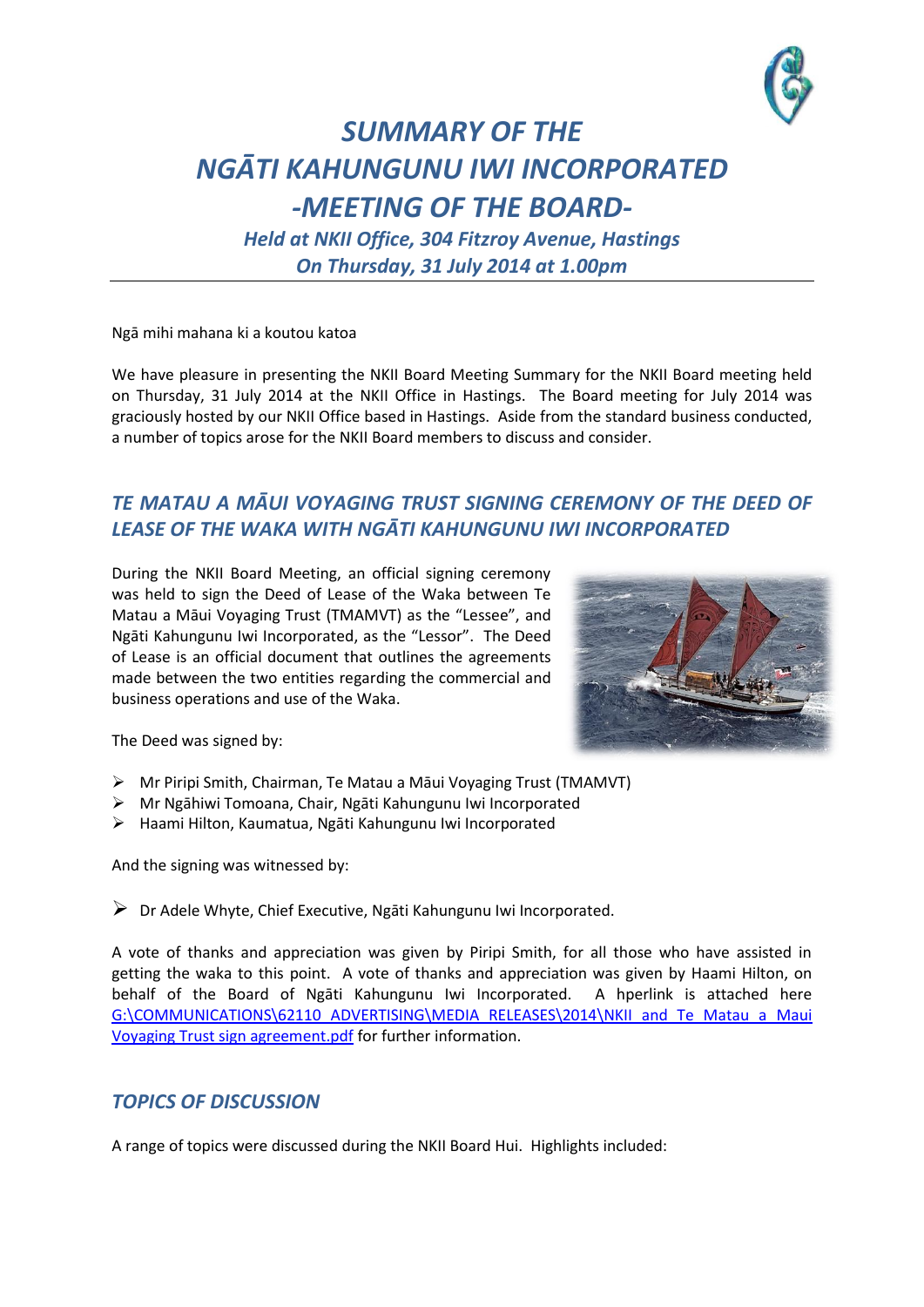- *Te Matatini 2017 -* As highlighted in our previous summary, the NKII Board have accepted the challenge of supporting and hosting Te Matatini 2017. Discussions have been ongoing, and NKII are actively engaged with the Ngāti Kahungunu Runanga Arts & Culture Board (RACB) to develop a detailed work plan for this event. NKII are committed to ensuring that we work alongside whānau, hapū and marae to maximise the benefits and generate positive outcomes for our rohe. There are many people that want to contribute to this event and NKII and RACB want to ensure that this work is co-ordinated and collaborative. Once the plan has been developed information regarding how people can become involved in supporting the event will be made available over the coming months.
- *Kahungunu Asset Holding Company (KAHC) Update -* Rangi Manuel, Chair of the Kahungunu Asset Holding Company provided a brief update of KAHC activities. Discussions between the NKII and KAHC Boards are ongoing focused on how the two entities can continue to work together to maximise economic and wider returns for the future collective benefit of Ngāti Kahungunu.
- *Kahungunu Innovation Hub* A workshop was held recently at Te Taiwhenua o Heretaunga. The workshop provided an opportunity for whānau and hapū to put forward their views and ideas about what the innovation hub should include, from the building concept, through to incorporation of Māori values and tikanga. Further updates will help to ensure that whānau, hapū and the wider community are informed and involved in progressing this exciting venture.
- *Report from the Chair* Ngāhiwi Tomoana and Jeremy Tātere MacLeod recently attended a fundraiser and Matariki event in Melbourne, Australia, to support the establishment of a Marae in Melbourne. The event was a great success, and has galvanised support for the establishment of a Marae.
- *Ngāti Kahungunu Sports Awards* The annual Ngāti Kahungunu Sports Awards event is coming up fast and will be held on 10 October 2014 at the Hastings Sports Centre. Ruth Wong and Te Rangi Huata are currently working on the planning and organisation of the event, and panui have been circulated across the rohe to encourage people to put forward their nominations for the various awards for 2014. We are looking forward to the hosting and celebration of yet more outstanding achievements by our Ngāti Kahungunu sportspeople, so make sure you get your nominations into the NKII office.

## *ENVIRONMENT & NATURAL RESOURCES UNIT*

It is with great pleasure that NKII welcome our newest staff member, Jonathan Dick, to the tari. Jonathan is the new Director for our Environment & Natural Resources Unit, working alongside Ngaio Tiuka. Jonathan brings a wealth of expertise and experience in dealing with tangata whenua in relation to resource and fisheries management, and Treaty of Waitangi historical settlements. Jonathan loves spending time with his gorgeous whānau, and is a real 'out-doorsy' type guy, who loves mountain biking, tramping, health and fitness. Welcome to the tari Jonathan, you are part of the furniture now!